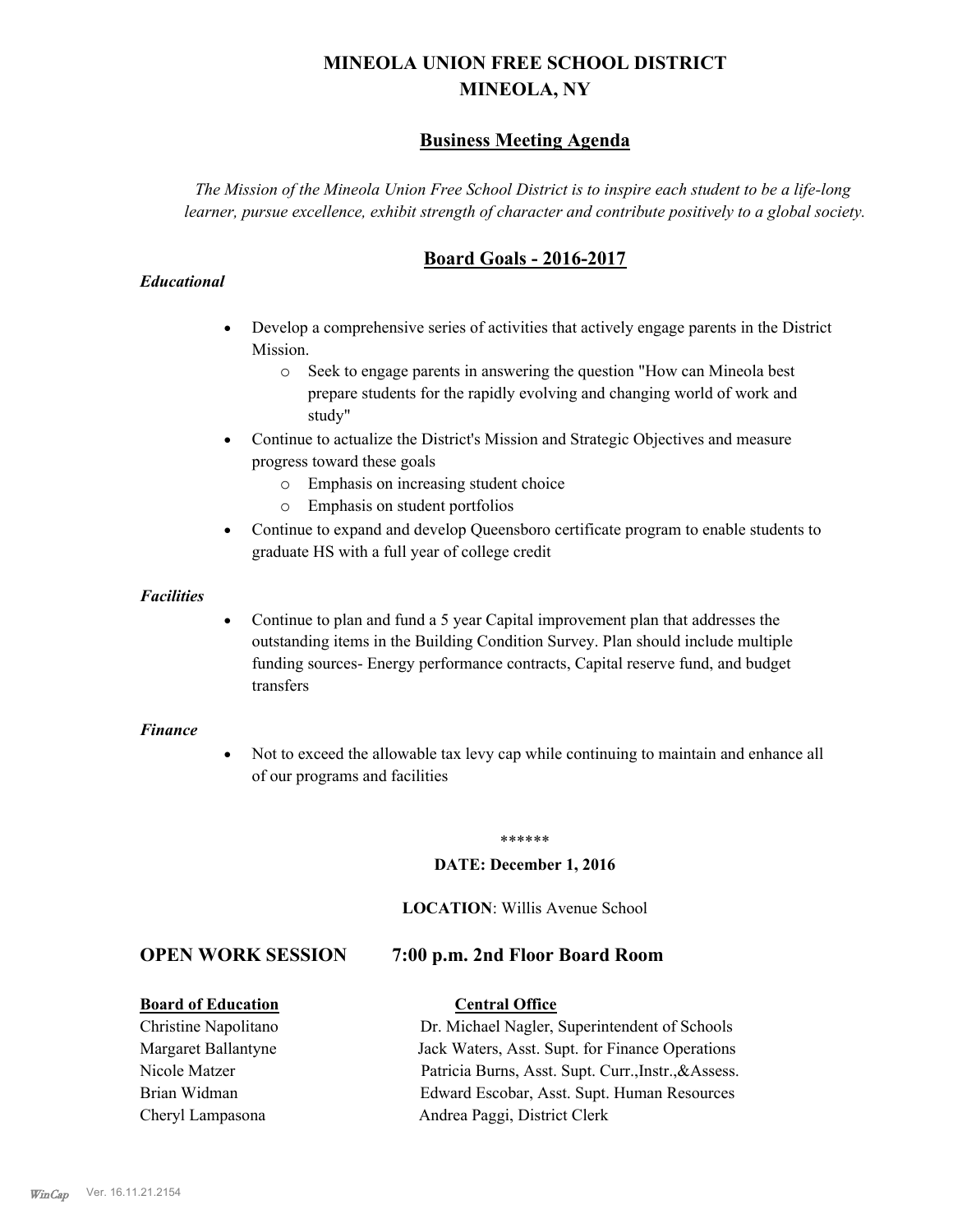**A. Call to Order B. Pledge of Allegiance C. Reading of Mission D. Moment of Silent Meditation**

**E. Dais & Visitor Introductions**

**F. High School Student Organization Report**

**G. BOE Reports**

- **a. Comments from Board Trustees**
- **b. Comments from Board President**
- **c. Comments from Superintendent**

**H. Old Business**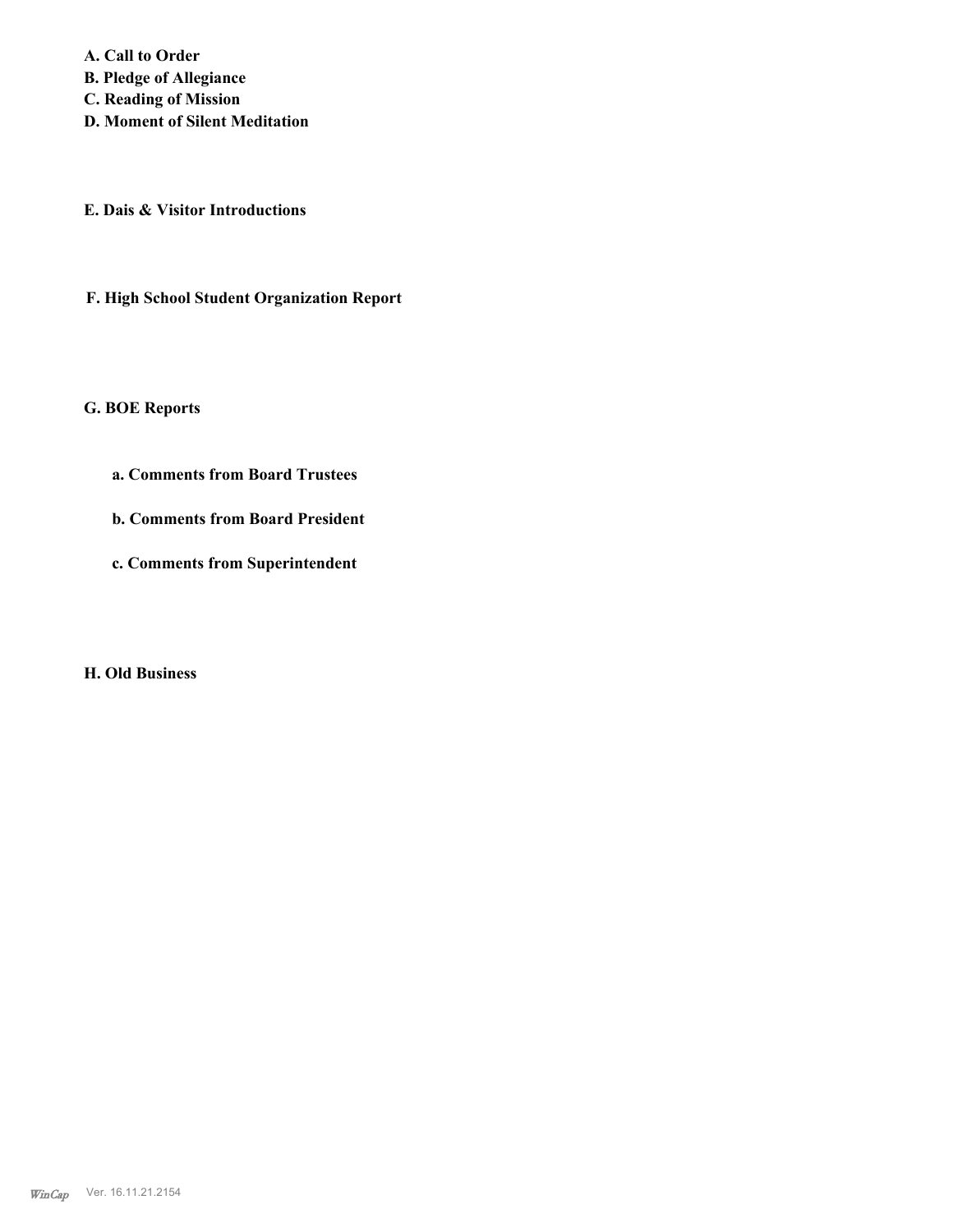#### **I. New Business**

#### **Cold War Veteran's Tax Exemption**

**RESOLUTION # 29- WHEREAS,** New York Real Property Tax Law section 458-a was amended to provide eligible Cold War veterans with a real property tax exemption from school taxes similar to exemptions offered under other provisions of the real property tax law so long as the School District in which the real property is located, after public hearing, adopts a resolution authorizing the exemption;

**NOW, THEREFORE, BE IT RESOLVED,** that the Board of Education of the Mineola UFSD, hereby authorizes the application of the Cold War Veteran Tax Exemption as contained in New York Real Property Tax Law section 458-a, as amended in the amount of 10%, and such exemption shall be applicable to school taxes; and

**BE IT FURTHER RESOLVED,** that the Board of Education of the Mineola UFSD hereby adopts the following alternative maximum exemption allowable in Real Property Tax Law, section 458-a(2) (a) and (b) as follows:

Basic Maximum 8,000

| <b>Motion:</b> |     |
|----------------|-----|
| Second:        |     |
| Yes:           | No: |
|                |     |
|                |     |
|                |     |
|                |     |
| Passed:        |     |

#### **J. Consensus Agenda**

**RESOLUTION # 30- BE IT RESOLVED** that the Board of Education approves the consensus agenda items J.1.a. through J.6.b., as presented.

| <b>Motion:</b><br>Second: |     |
|---------------------------|-----|
| Yes:                      | No: |
|                           |     |
|                           |     |
|                           |     |
|                           |     |
| Passed:                   |     |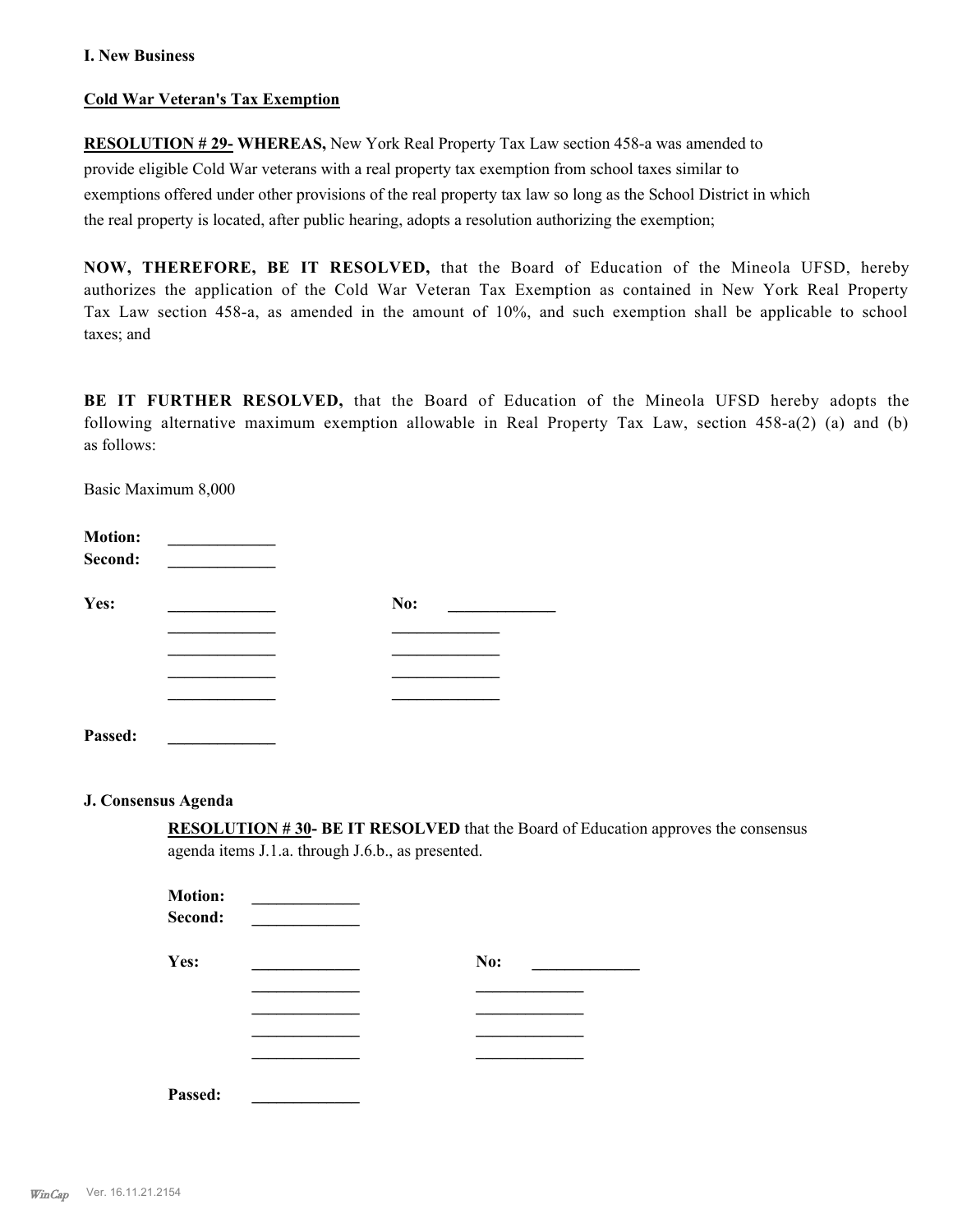### 1. **Accepting of Minutes**

That the Board of Education accepts the minutes of the November 10, 2016 Workshop Meeting as presented. a.

## 2. **Instruction**

- a. Resignation(s)
- That the Board of Education accepts the resignation of Lucila Guzman, Elementary Teacher, effective December 23, 2016. 1.

## b. Appointments Instruction

- That the Board of Education approves the appointment of Karen Gutierrez, to the position of Probationary Mathematics Teacher, effective November 17, 2016. Salary: BA+15, Step 1, \$61,300. Probationary Period: November 17, 2016 to November 16, 2020. 1.
- That the Board of Education approves the appointment of Meagan Fabiitti, to the position of Probationary Elementary Teacher, effective January 30, 2017. Salary: MA, Step 1, \$68,282. Probationary Period: January 30, 2017 to January 29, 2020. 2.
- That the Board of Education approves the appointment of Nicole Oddo, to the position of Probationary Elementary Teacher, effective January 3, 2017. Salary: MA, Step 1, \$68,282. Probationary Period: January 3, 2017 to January 2, 2021. 3.
- That the Board of Education approves the appointment of Kristen Mixon, to the position of Probationary Speech Teacher, effective November 28, 2016. Salary: MA, Step 1, \$68,282. Probationary Period: November 28, 2016 to November 27, 2020. 4.
- That the Board of Education approves the appointment of Cailin Giard, to the position of Leave Replacement Elementary Teacher, for Nicole Bartone, effective January 30, 2017 to June 30, 2017. Salary: MA, Step 1, \$68,282. 5.
- That the Board of Education approves the appointment of Valerie Sunjka, to the position of Leave Replacement Teacher for Lisa Fiocco, effective January 3, 2017 to June 30, 2017, with a salary of MA+60, Step 8, \$100,093. 6.

#### Appointment(s) Sub Teacher per diem That the Board of Education approves the following individual(s) as Per Diem Substitute Teacher (s) for the current school year, at a daily rate of \$100 days 0-10, \$110 days 11-20, \$120 days 21- 30, \$130 day 31+; and retirees at a daily rate of \$125.00 per day, \$130 per day after 30 days.: c.

| <b>EMPLOYEE NAME</b> | <b>EMPLOYEE CERTIFICATION</b> |
|----------------------|-------------------------------|
| Emily Zwiebel        | Childhood Ed(1-6), SWD(1-6)   |

- d. Retirement(s) Instruction
- That the Board of Education accepts, with regret, the resignation of Patricia Burns, Assistant Superintendent for Curriculum, Instruction and Assessment, for the purpose of retirement, effective December 31, 2016. 1.
- Appointment(s) Club/Stipends e.

That the Board of Education approves the following Club/stipend recommendations for the current school year:

| POSITION     | <b>EMPLOYEE NAME</b>       | <b>STIPEND</b> |
|--------------|----------------------------|----------------|
| SADD advisor | Karin Weidlein (replacing) | .8 of \$985    |
|              | Anne McAree starting       |                |
|              | 11/1/2016                  |                |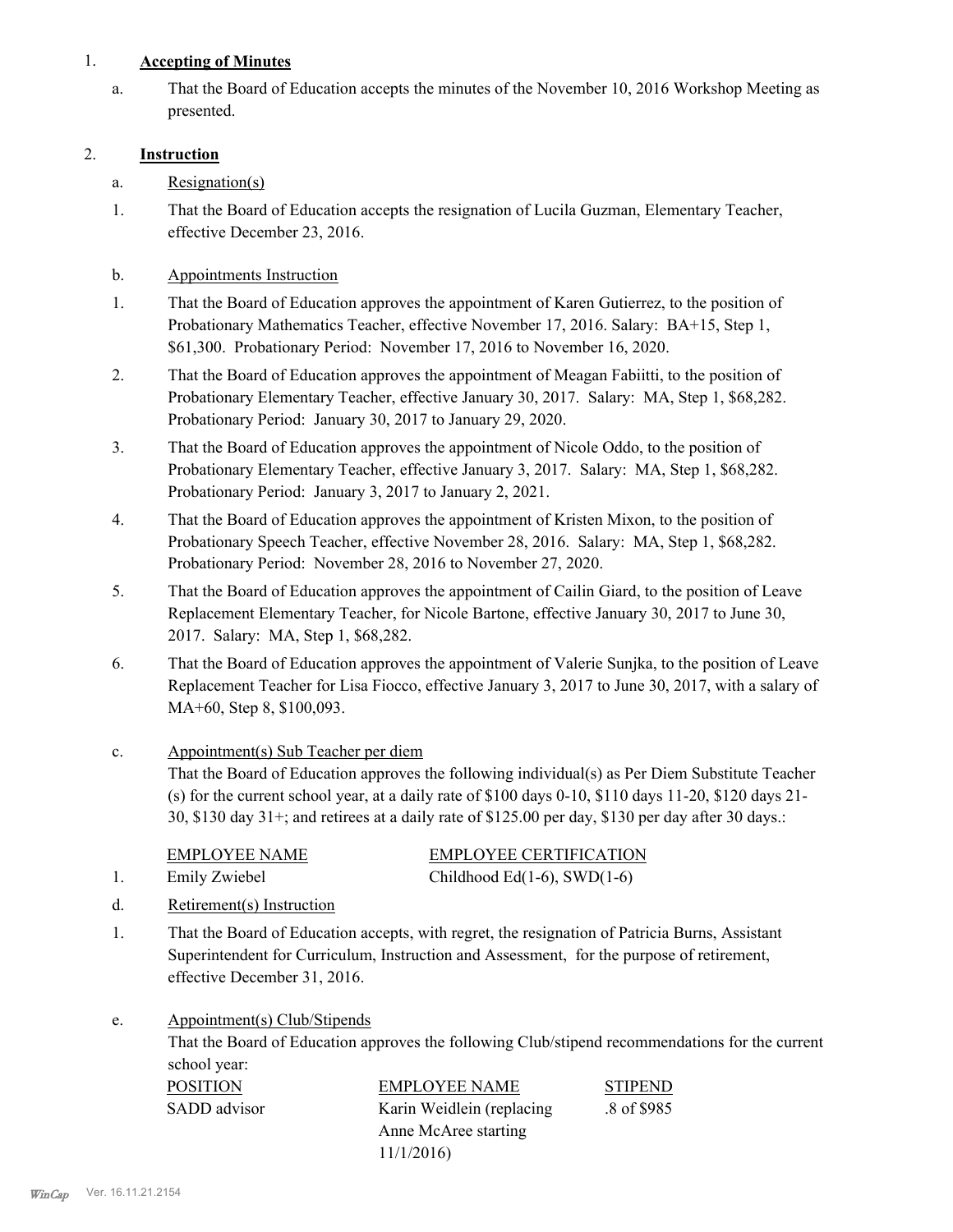| <b>POSITION</b>            | <b>EMPLOYEE NAME</b>    | <b>STIPEND</b>      |
|----------------------------|-------------------------|---------------------|
| Pep Band Advisor           | Christopher Toomey      | \$985.00            |
| 8/9 Musical Stage          | Andrew Woolsey          | 1/2 of \$1,793      |
| Construction               |                         |                     |
| 8/9 Musical Stage          | Paul Sommer             | 1/2 of \$1,793      |
| Construction               |                         |                     |
| 10/11/12 Musical Vocal     | Barbara Brand Silverman | \$2,868.00          |
| Coach                      |                         |                     |
| Winter Guard Director      | Lindsay N. Beaumont     | \$4,303.00          |
| Winter Guard Assistant Dir | Jessica S. Sideleau     | \$1,434.00          |
| Winter Guard Coach         | Jake L. Montanaro       | \$985.00            |
| Winter Guard Coach         | John F. Citarella       | \$985.00            |
| Winter Guard Drill Writer  | Lindsay N. Beaumont     | $1/2$ of \$3,384.00 |
| Winter Guard Drill Writer  | Kenneth J. Kamping      | 1/2 of \$3,384.00   |
| MS Musical Stage           | Andrew J. Woolsey       | \$1,793.00          |
| Construction               |                         |                     |

#### 3. **Instruction: Committee on Special Education**

a. That the Board of Education approves the CSE/CPSE/SCSE recommendations for programs and services for students with IEPs for the time period from 9/1/16-10/31/16. Please be advised that all of the parents have received the student's IEP and a copy of their DUE process rights.

#### 4. **Instruction: Contracted**

a. That the Board of Education approves the Special Education Services Agreement for parentally placed students (payable) between the Mineola UFSD and Jericho UFSD for the 2016- 2017 school year.

b. That the Board of Education approves the Special Education Services Agreement for parentally placed students (payable) between the Mineola UFSD and Hempstead UFSD for the 2016- 2017 school year.

c. That the Board of Education approves the Special Education Services Agreement for parentally placed students (receivable) between the Mineola UFSD and Wantagh UFSD for the 2016- 2017 school year.

d. That the Board of Education approves the Special Education Services Agreement for parentally placed students (payable) between the Mineola UFSD and South Huntington UFSD for the 2016- 2017 school year.

e. That the Board of Education approves the Special Education Services Agreement for parentally placed students (payable) between the Mineola UFSD and Garden City UFSD for the 2016- 2017 school year.

f. That the Board of Education approves the Special Education Services Agreement for parentally placed students (receivable) between the Mineola UFSD and Westbury UFSD for the 2016- 2017 school year.

g. That the Board of Education approves the Special Education Extended School Year Services Agreement (receivable) between the Mineola UFSD and Rockville Centre UFSD for the 2016- 2017 school year.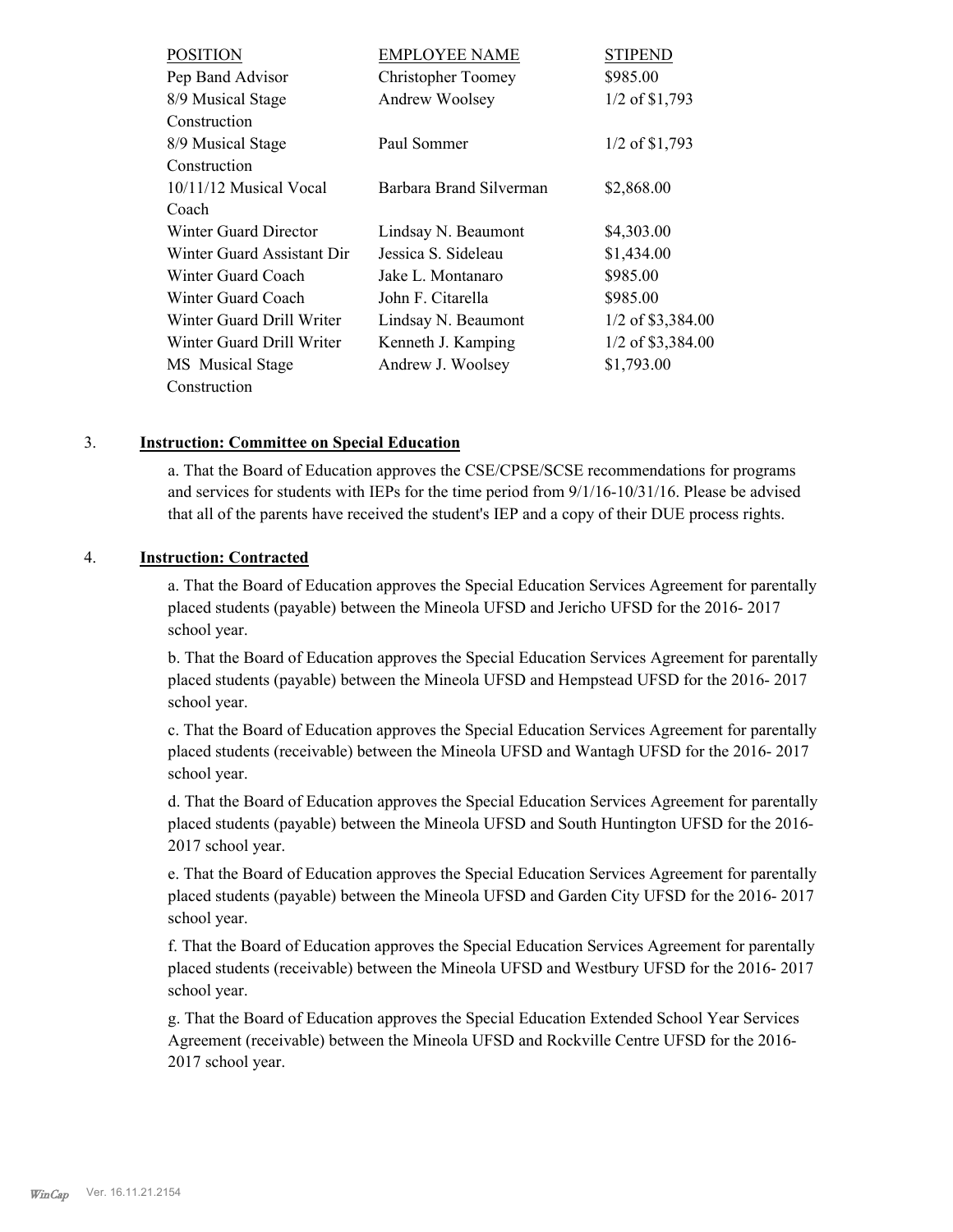h. That the Board of Education approves the Special Education Services Agreement for parentally placed students (Receivable) between the Mineola UFSD and the following school districts for the 2016- 2017 school year:

- 1. Bellmore-Merrick Central School District
- 2. East Meadow School District
- 3. East Williston UFSD
- 4. Great Neck Public Schools
- 5. New York City Department of Education
- 6. North Shore Central School District
- 7. Plainview-Old Bethpage Central School District
- 8. Roslyn UFSD
- 9. South Huntington UFSD
- 10. Syosset Central School District

i. That the Board of Education approves the Special Education Services Agreement for parentally placed students (payable) between the Mineola UFSD and Manhasset UFSD for the 2016- 2017 school year.

j. That the Board of Education approves the Evaluation Services Agreement between the Achieve Beyond and Mineola UFSD for the 2016- 2017 school year.

# 5. **Civil Service**

- a. Appointments
- That the Board of Education approve the appointment of Melissa DaSilva, to the position of part time Bus Attendant for Transportation, effective November 21, 2016. Salary is \$10.91 per hour on Step 1. 1.
- That the Board of Education approve the appointment of Lorena Lucha, to the position of Clerical Substitute, effective December 5, 2016. Salary is \$15.00 per hour. 2.
- That the Board of Education approve the appointment of LaShonda Krokan, to the position of part time Greeter, to replace Esmirna Pena who resigned, effective December 5, 2016. Salary is \$10.15 per hour on Step 1. 3.
- That the Board of Education approve the appointment of Sean Gonzalez, to the position of Cleaner, to replace William Lutkins who retired, effective November 29, 2016. Salary is \$43,947 on Step 1 which includes a 6% night differential. 4.
- That the Board of Education approve the appointment of Margaret Farrell, to the position of Teacher Aid Substitute, effective December 5, 2016. Salary is \$13.95 per hour. 5.
- b. Leave(s) of Absence
- That the Board of Education approve a paid Medical Leave of Absence to Lauren Tuomey, 12 month Bus Driver, due to an auto accident, effective November 11, 2016 until further notice. 1.
- c. Creation of New Position
- That the Board of Education approves two new part time, Lunch Aide positions for the Hampton Street School, effective December 1, 2016. Salary will be \$13.95 per hour. 1.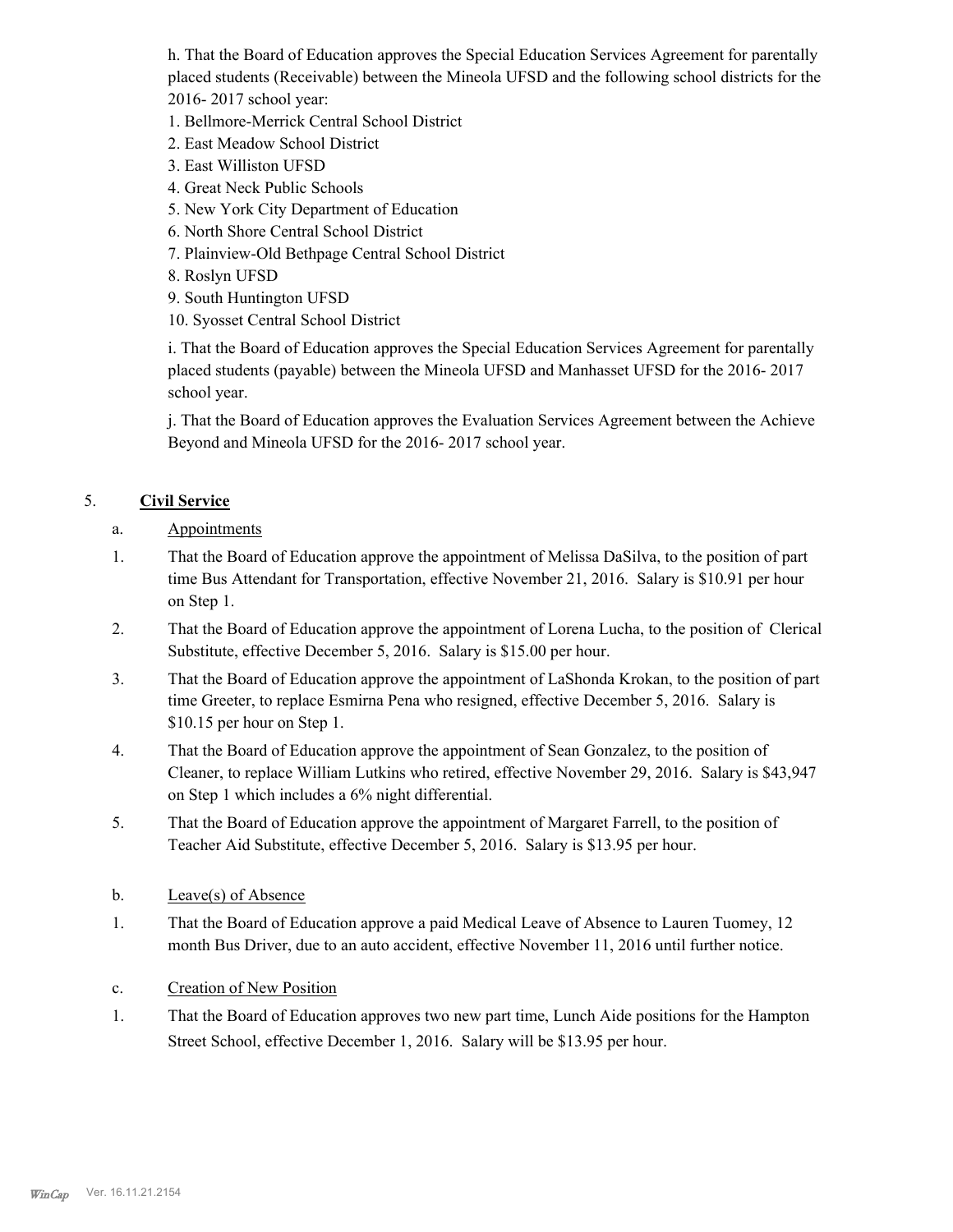## 6. **Business /Finance**

#### a. **Treasurer's Report**

1. That the Board of Education accepts the Treasurer's report for the period ending September 30, 2016 and directs that it be placed on file.

#### b. **Approval of Invoices and Payroll**

1. That the Board of Education accepts the Invoices and Payroll for the period ending October 31, 2016

| $A/P$ Warrant # 7 | October 11, 2016 | \$303,430.95   |
|-------------------|------------------|----------------|
| $A/P$ Warrant # 8 | October 26, 2016 | \$2,828,234.89 |

#### **TOTAL EXPENSES \$ 3,131,665.84**

PAYROLL # 7 & # 8

| General | \$4,181,015.14 |
|---------|----------------|
| F Fund  | \$41,785.00    |

#### **TOTAL PAYROLL \$ 4,222,800.14**

### **K. Superintendent's Report**

Superintendent of Schools' Reports for 12/1/16 Presentations:

- 1. Central Office Reorganization
- 2. Mineola Attorney- Discussion of Fact Finder Report
- 3. Survey Results- College and Career Readiness Survey and Engagement Survey

Superintendent Comments

### **L. Public Comments**